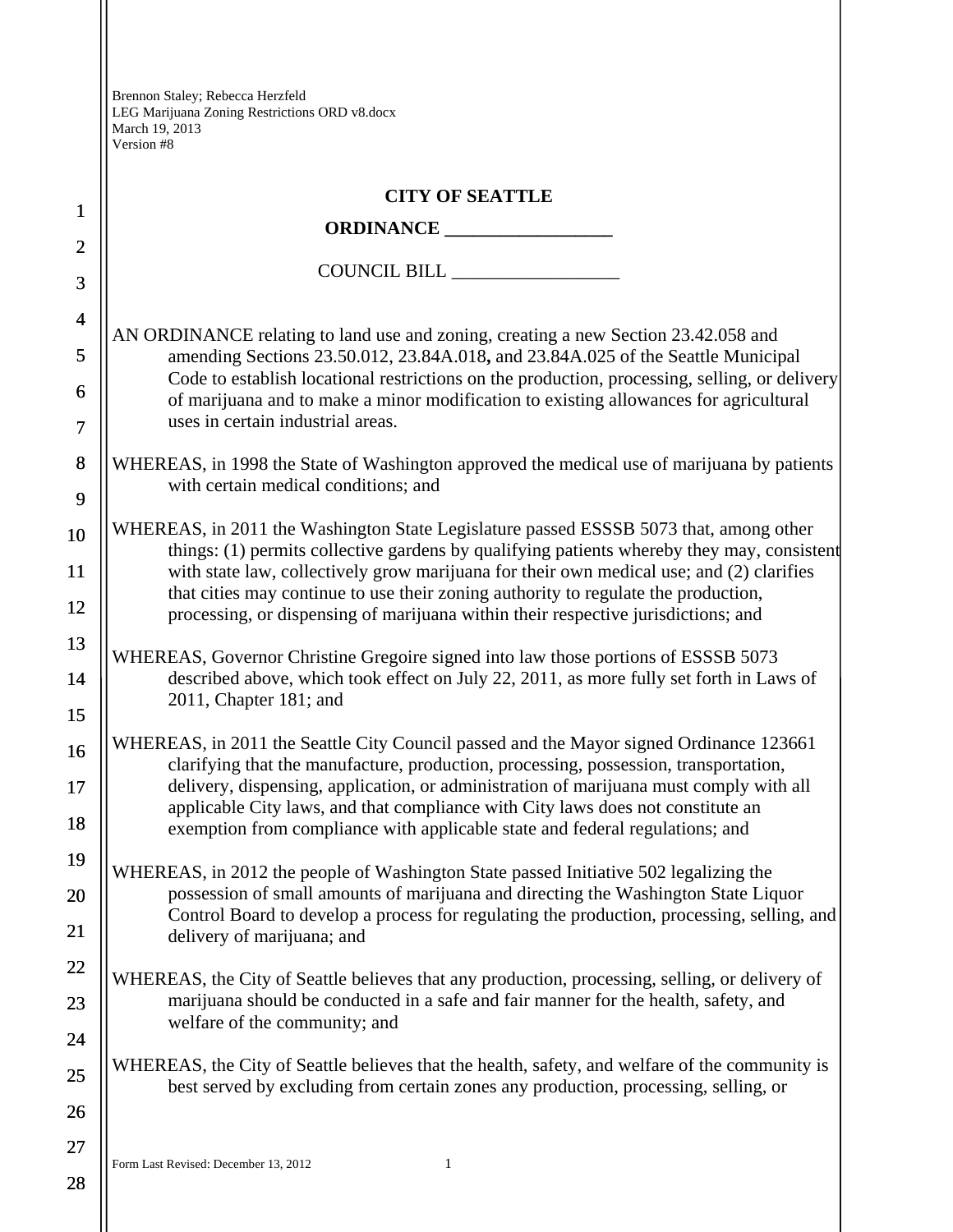> delivery of marijuana at a level greater than the level that may permissibly be included in a single collective gardens under current state law; and

WHEREAS, the City of Seattle is responding to the changes in state law in a responsible manner that will minimize impacts on patients, providers, and the health, safety, and welfare of the community; NOW, THEREFORE**,**

## **BE IT ORDAINED BY THE CITY OF SEATTLE AS FOLLOWS:**

Section 1. A new Section 23.42.058 of the Seattle Municipal Code is added as follows:

## **23.42.058 Marijuana**

A. The production, processing, selling, or delivery of marijuana, marijuana-infused

products, or useable marijuana that involves more than 45 marijuana plants, 72 ounces of useable

marijuana, or an amount of marijuana-infused product that could reasonably be produced with 72

ounces of useable marijuana, may not be conducted in association with any business

establishments or dwelling units located in any of the following areas:

13 14 15 16 17 18 19 20 21 22 23 24 25 26 27 1. Any Single-family zone; 2. Any Multifamily zone; 3. Any Neighborhood Commercial 1 (NC1) zone; 4. Any of the following Downtown zones: a. Pioneer Square Mixed (PSM); b. International District Mixed (IDM); c. International District Residential (IDR); d. Downtown Harborfront 1 (DH1); e. Downtown Harborfront 2 (DH2); or f. Pike Market Mixed (PMM); or 5. Any of the following districts: a. Ballard Avenue Landmark District; b. Columbia City Landmark District;

Form Last Revised: December 13, 2012 2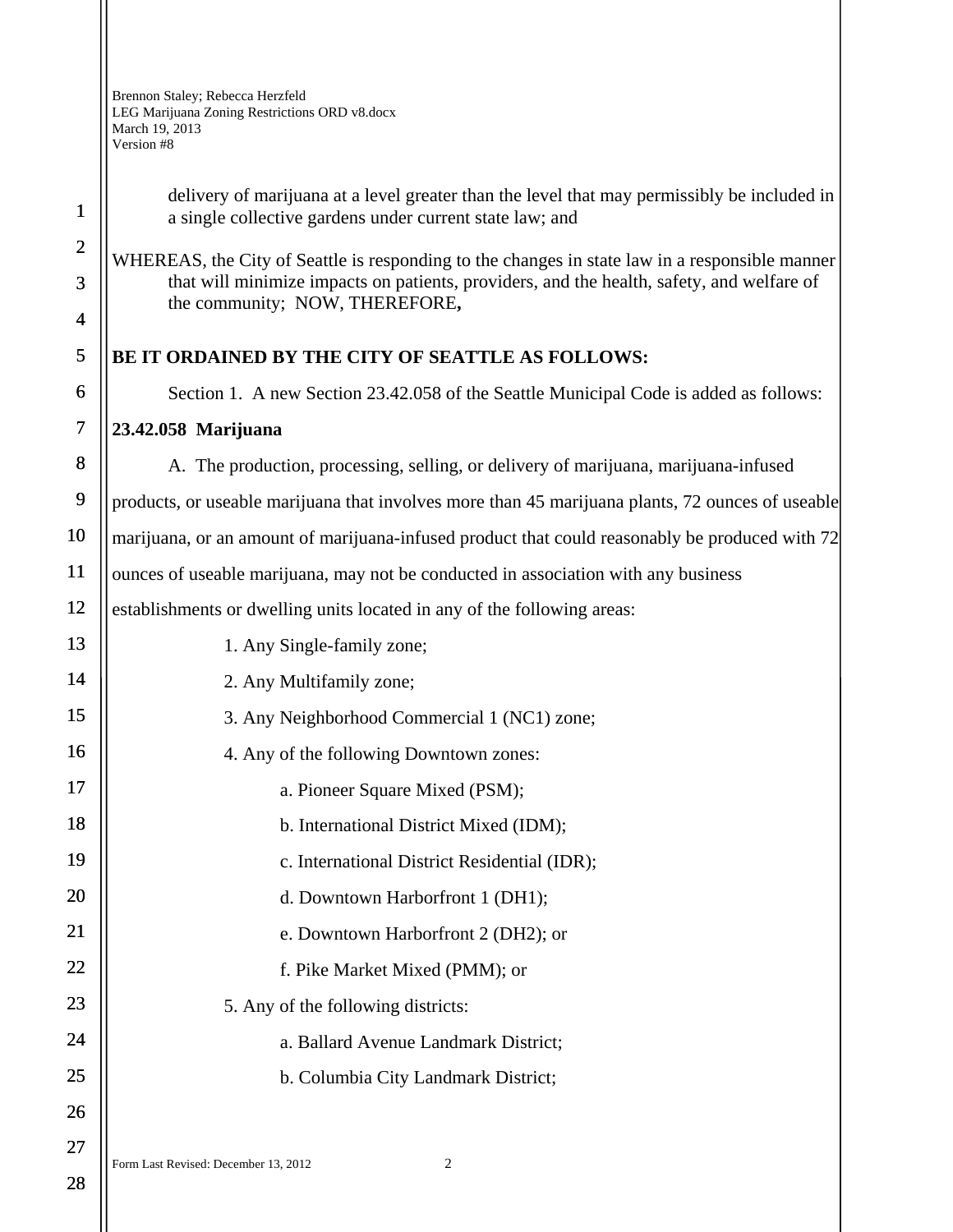| 1              | c. Fort Lawton Landmark District;                                                           |       |             |             |                                               |                                      |  |  |  |
|----------------|---------------------------------------------------------------------------------------------|-------|-------------|-------------|-----------------------------------------------|--------------------------------------|--|--|--|
| $\overline{2}$ | d. Harvard-Belmont Landmark District;                                                       |       |             |             |                                               |                                      |  |  |  |
| 3              | e. International Special Review District;                                                   |       |             |             |                                               |                                      |  |  |  |
| 4              | f. Pike Place Market Historical District;                                                   |       |             |             |                                               |                                      |  |  |  |
| 5              | g. Pioneer Square Preservation District; or                                                 |       |             |             |                                               |                                      |  |  |  |
| 6              | h. Sand Point Overlay District.                                                             |       |             |             |                                               |                                      |  |  |  |
| 7              | Section 2. Note 14 to Table A for Section 23.50.012 of the Seattle Municipal Code,          |       |             |             |                                               |                                      |  |  |  |
| 8              | which section was last amended by Ordinance 123986, is amended as follows:                  |       |             |             |                                               |                                      |  |  |  |
| 9              | 23.50.012 Permitted and Prohibited Uses                                                     |       |             |             |                                               |                                      |  |  |  |
| 10             | A. All uses are permitted outright, prohibited or permitted as a conditional use, according |       |             |             |                                               |                                      |  |  |  |
| 11             | to Table A for 23.50.012 and this Section 23.50.012.                                        |       |             |             |                                               |                                      |  |  |  |
| 12             | B. All permitted uses are allowed as either a principal use or an accessory use, unless     |       |             |             |                                               |                                      |  |  |  |
| 13             | otherwise indicated in Table A for 23.50.012.                                               |       |             |             |                                               |                                      |  |  |  |
| 14             | * * *                                                                                       |       |             |             |                                               |                                      |  |  |  |
| 15             | <b>Table A For 23.50.012</b><br><b>Uses in Industrial Zones</b>                             |       |             |             |                                               |                                      |  |  |  |
| 16             |                                                                                             |       |             |             | PERMITTED AND PROHIBITED USES BY ZONE         |                                      |  |  |  |
| 17             | <b>USES</b>                                                                                 | IB    | IC          | (general)   | IG1 and IG2 IG1 in the Duwamish<br>M/I Center | IG2 in the<br>Duwamish M/I<br>Center |  |  |  |
| 18             | A. AGRICULTURAL USES                                                                        |       |             |             |                                               |                                      |  |  |  |
| 19             | A.1. Animal Husbandry X                                                                     |       | X           | Х           | Х                                             | X                                    |  |  |  |
| 20             | A.2. Aquaculture                                                                            | P     | P           | P           | $\mathbf P$                                   | P                                    |  |  |  |
| 21             | A.3. Community Garden P(14)                                                                 |       | P(14) P(14) |             | P(14)                                         | P(14)                                |  |  |  |
| 22             | A.4. Horticulture                                                                           | X     | X           | $\mathbf X$ | $\mathbf X$                                   | X                                    |  |  |  |
| 23             | A.5. Urban Farm                                                                             | P(14) | P(14) P(14) |             | P(14)                                         | P(14)                                |  |  |  |
| 24             |                                                                                             |       |             | ***         |                                               |                                      |  |  |  |
| 25<br>26       | Notes to Table A for 23.50.012                                                              |       |             |             |                                               |                                      |  |  |  |
|                |                                                                                             |       |             |             |                                               |                                      |  |  |  |

Form Last Revised: December 13, 2012 3

27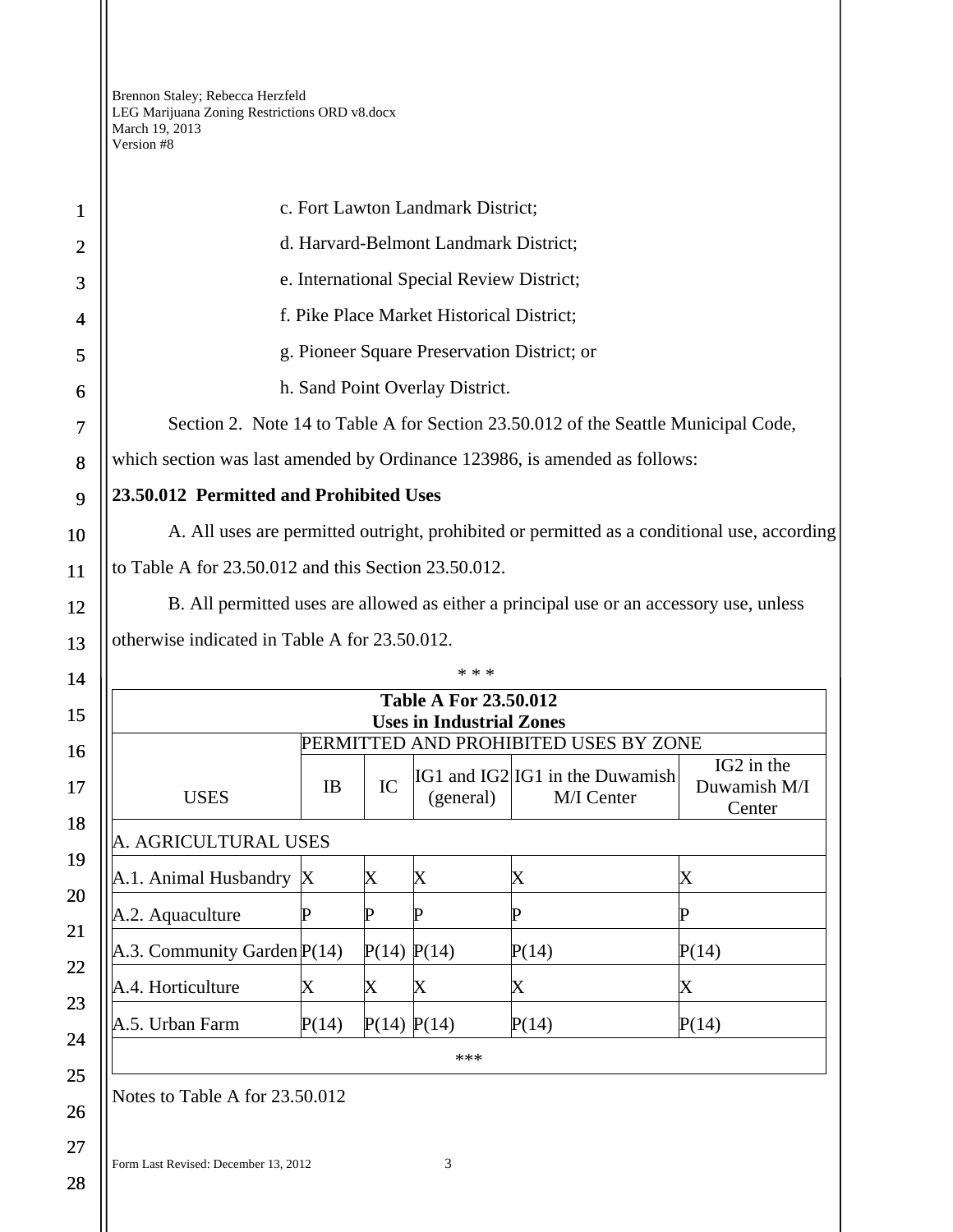Form Last Revised: December 13, 2012 4 21 22 23 24 25 26 27 \* \* \* (14) Except within designated manufacturing and industrial centers, where they are permitted only on rooftops and/or as ((vertical farming))indoor agricultural operations. Indoor agricultural operations (excluding associated office or food processing areas) greater than 10,000 square feet are prohibited. \* \* \* Section 3. Section 23.84A.018 of the Seattle Municipal Code, last amended by Ordinance 123770, is amended by adding the following new definition: **23.84A.018 "I"**  \*\*\* "Indoor agricultural operation" means a business establishment with an agricultural use that is limited to plants grown in containers within an enclosed structure. \*\*\* Section 4. Section 23.84A.025 of the Seattle Municipal Code, last amended by Ordinance 123913, is amended by adding the following new definitions: **23.84A.025 "M"**  \*\*\* "Marijuana" means all parts of the plant Cannabis, whether growing or not; the seeds thereof; the resin extracted from any part of the plant; and every compound, manufacture, salt, derivative, mixture, or preparation of the plant, its seeds, or resin. The term does not include: 1. the mature stalks of the plant; 2. fiber produced from the mature stalks of the plant; 3. oil or cake made from the seeds of the plant; 4. any other compound, manufacture, salt, derivative, mixture, or preparation of the mature stalks (except the resin extracted therefrom), fiber, oil, or cake; or

28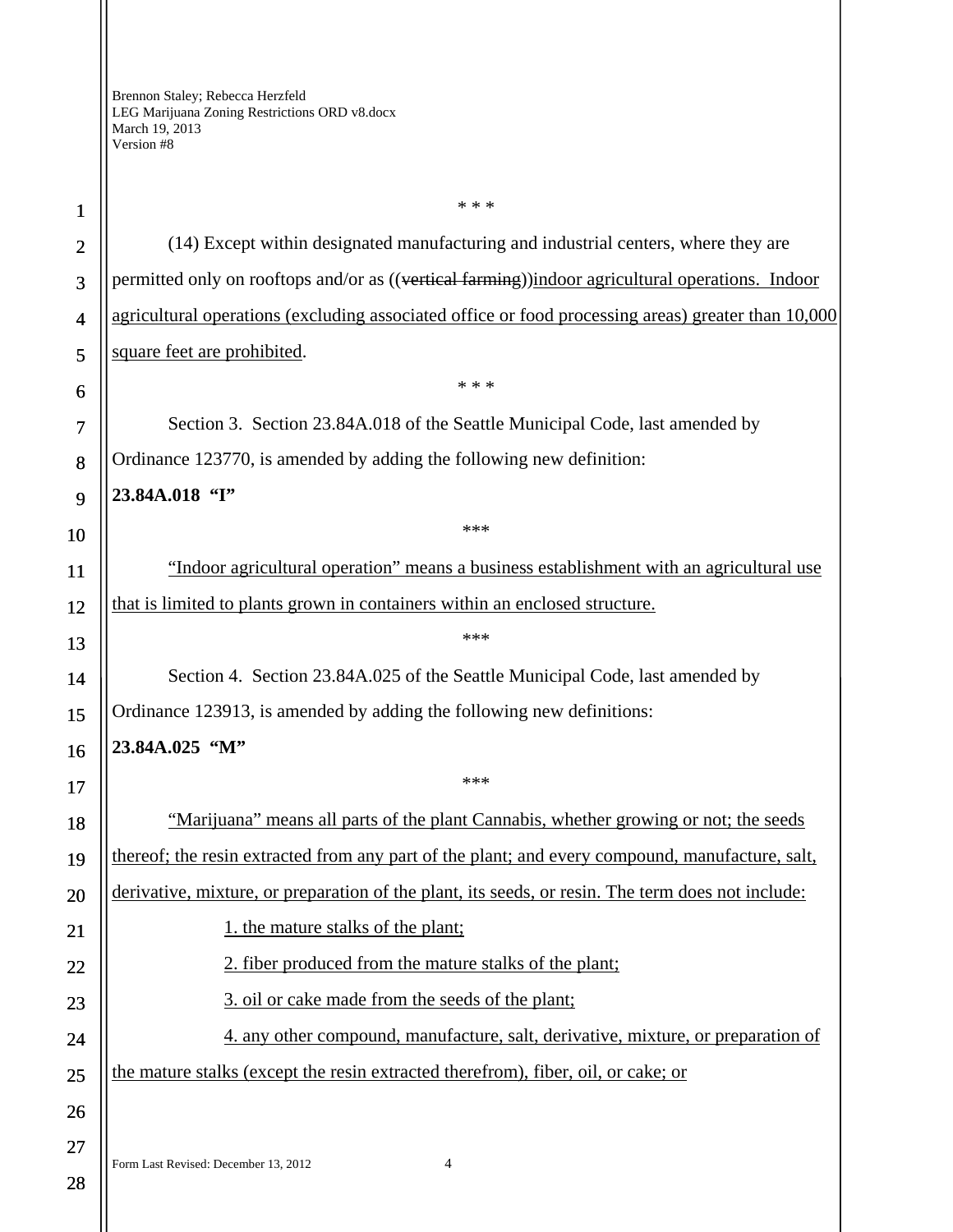$\mathsf{II}$ 

| $\mathbf{1}$   | 5. the sterilized seed of the plant which is incapable of germination.                              |
|----------------|-----------------------------------------------------------------------------------------------------|
| $\overline{2}$ | "Marijuana-infused products" means products that contain marijuana or marijuana                     |
| 3              | extracts and are intended for human use. The term "marijuana-infused products" does not include     |
| $\overline{4}$ | useable marijuana.                                                                                  |
| 5              | "Marijuana, useable" means dried marijuana flowers. The term "useable marijuana" does               |
| 6              | not include marijuana-infused products.                                                             |
| $\overline{7}$ | ***                                                                                                 |
| 8              | Section 5. Business establishments and dwelling units where the production, processing,             |
| 9              | selling, or delivery of marijuana was being conducted prior to the effective date of this ordinance |
| 10             | must come into compliance with Section 23.42.058 no later than 12 months from the effective         |
| 11             | date of this ordinance.                                                                             |
| 12             |                                                                                                     |
| 13             |                                                                                                     |
| 14             |                                                                                                     |
| 15             |                                                                                                     |
| 16             |                                                                                                     |
| 17             |                                                                                                     |
| 18             |                                                                                                     |
| 19             |                                                                                                     |
| 20             |                                                                                                     |
| 21             |                                                                                                     |
| 22             |                                                                                                     |
| 23             |                                                                                                     |
| 24             |                                                                                                     |
| 25             |                                                                                                     |
| 26             |                                                                                                     |
| 27             | $\sqrt{5}$<br>Form Last Revised: December 13, 2012                                                  |
| 28             |                                                                                                     |